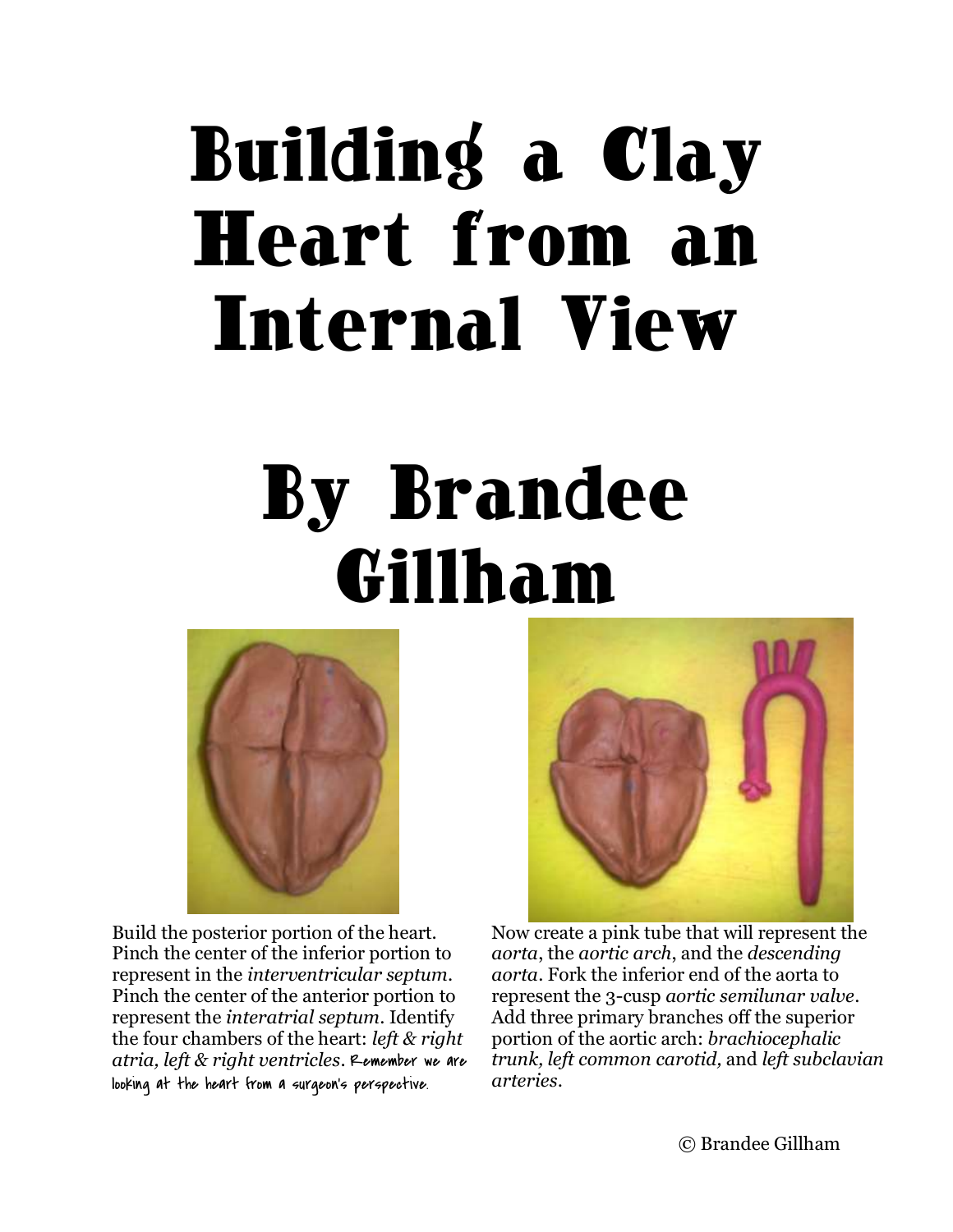

Place the aortic arch so the aortic semilunar valve is connected to the left ventricle. Using blue clay create a "T" to represent the *pulmonary trunk*. Fork the inferior end of the trunk to represent the 3-cusp *pulmonary semilunar valve*. The pulmonary trunk delivers oxygen poor blood to the lungs initially dividing into *left & right superior* and *inferior pulmonary arteries*. Why are they blue?



Thread the right pulmonary arteries under the aortic arch. Place the pulmonary semilunar valve so it is connected to the right ventricle. Remember we are still looking at the heart from a surgeon's perspective. (Your left and right should seem reversed…) Now place two blue dots in the right atrium to represent the *superior vena cava and inferior vena cava* dumping oxygen poor blood into that chamber. While we are here we can add four pink dots to represent the *left and right pulmonary veins* dumping into the left atrium.



Roll the heart to a posterior view. Create two blue tubes – one longer (inferior vena cava) and one shorter (superior vena cava). Attach these two vessels to the right atrium



While still looking at the heart from a posterior view, create 4 pink tubes – 2 longer (*right pulmonary veins*) and 2 shorter (*left pulmonary veins*).